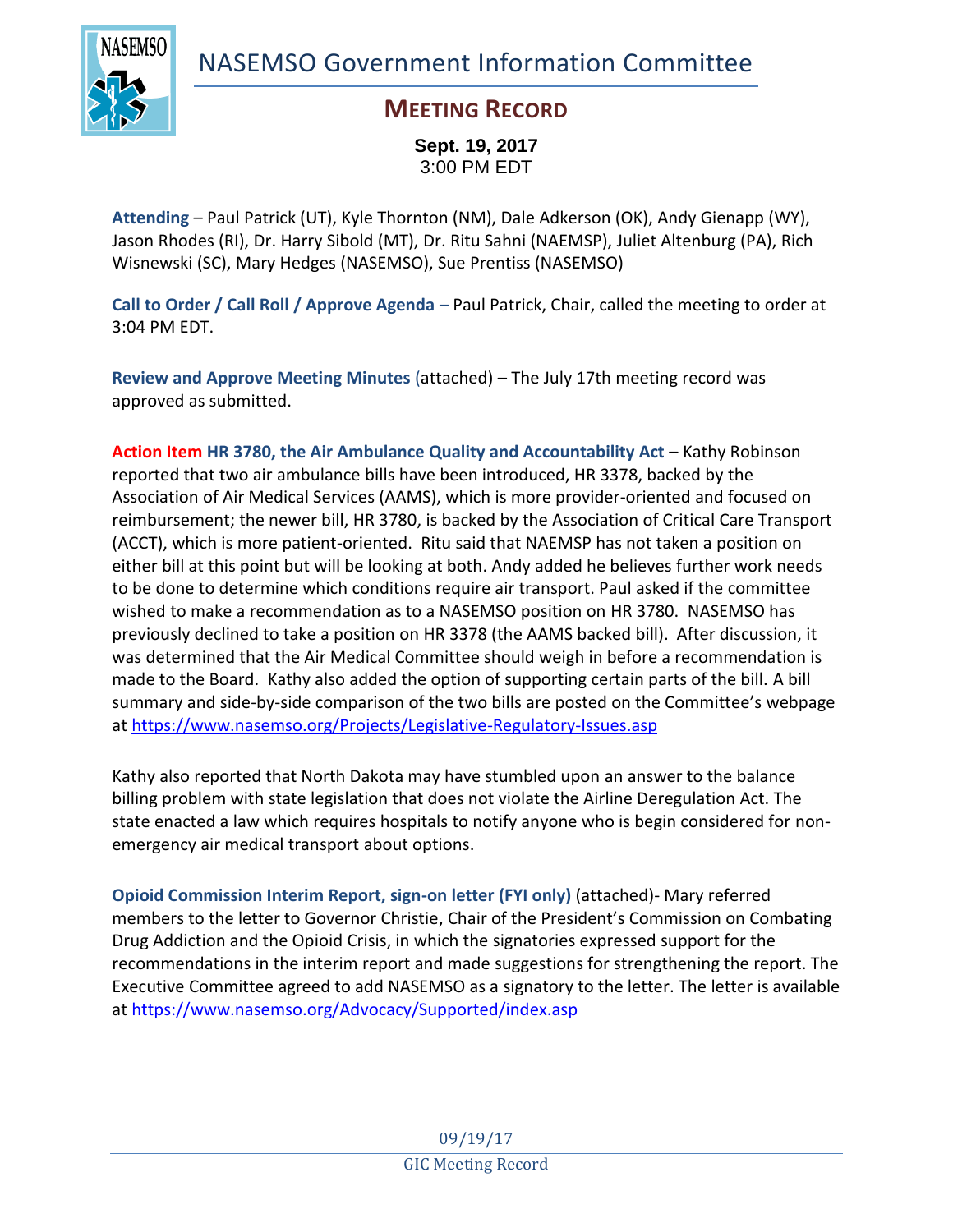

## **MEETING RECORD**

**HR 304, Protecting Patient Access to Emergency Medications Act of 2017/ S 916** – Dr. Ritu Sahni said there is nothing new to report. They are feeling positive in general but it is a matter of waiting until it is placed on the Senate calendar. They hear no opposition to the bill from anyone. Dr. Harry Sibold agreed that all the ground work has been done removing any roadblocks. Ritu said they plan to work with the DEA in writing the rule once the enabling legislation has been enacted. *(For more information, see [NASEMSO GIC website\)](https://www.nasemso.org/Projects/Legislative-Regulatory-Issues.asp)*

**S 967, Medicare Ambulance Access, Fraud Prevention and Reform Act of 2017** – Paul Patrick said the bill would make the urban and rural Medicare add-ons and super-rural bonus payments permanent (they have been temporarily added in past years). It also would define ambulance services as providers rather than just suppliers of transportation. It now has 11 Cosponsors. See <https://www.nasemso.org/Projects/Legislative-Regulatory-Issues.asp>

**Strengthen EMS Act (SEMSA) Update** – Mary Hedges reported that nothing is new on this bill that is the initiative of the NAEMT. The language has still not been drafted.

**Society of Trauma Nurses** - Juliet Altenburg (PA) said that STN is supporting the Mission Zero Act which proposes to integrate military injury surgical systems into civilian trauma centers nationwide and would provide grants to up to 20 trauma centers. See [https://www.nasemso.org/Projects/Legislative-Regulatory-Issues.asp.](https://www.nasemso.org/Projects/Legislative-Regulatory-Issues.asp) The STN has also been developing resources for the Stop the Bleed Campaign.

**Federal Funding Update re: EMSC** – Mary Hedges reported that full funding for the EMSC program was approved in a 3-month Continuing Resolution (CR) for Federal FY 2018, which covers October, November and December. This is good news considering the President's budget had proposed elimination of EMSC funding. Paul Patrick noted that Utah's Senator Hatch has been a strong supporter of the EMSC program.

## **State Legislation Roundtable** - All

- REPLICA Update Sue Prentiss reported that the first meeting and public hearing of the REPLICA Commission will be next month in Oklahoma City. Doug Wolfberg will serve as interim chair to convene the meeting. Delaware recently became the 12<sup>th</sup> state to pass REPLICA. They will be promoting REPLICA next year in 15 additional states.
- Ban the Box (limiting use of felony checkbox) Andy Gienapp said he does not have an update on the movement toward preventing the felony checkbox on job applications. Kyle Thornton reported that New Mexico passed ban the box legislation which prevents state employers from asking about felony convictions on job applications, but does not prohibit criminal background checks if offering a job and does not apply to licensing